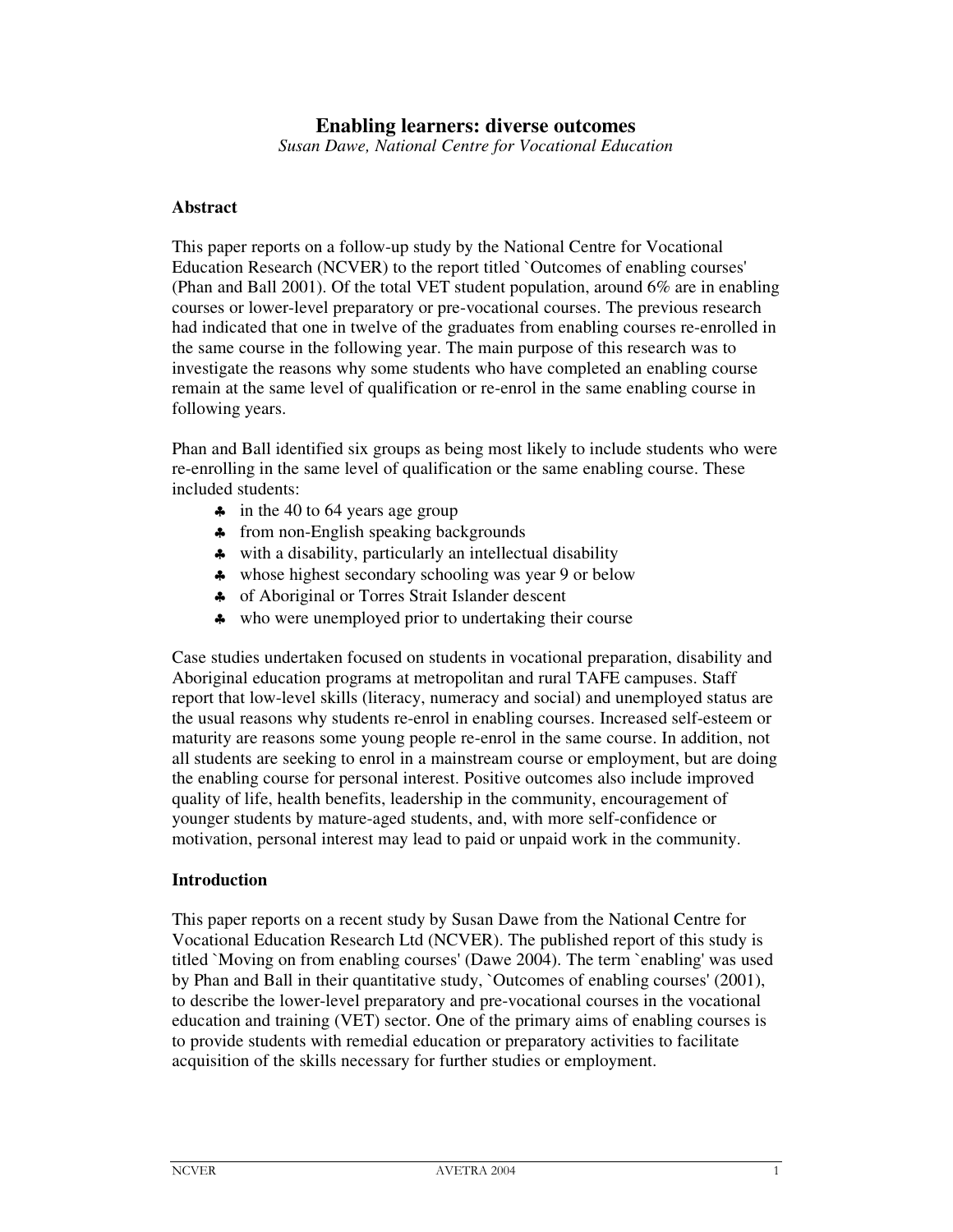Of the total VET student population, around 6% are in enabling courses or lower-level preparatory or pre-vocational courses (that is, 106 700 students out of 1.75 million in 2001). Phan and Ball found that a large proportion of these students were from disadvantaged groups such as people with a disability, from a non-English-speaking or Indigenous Australian background, who were unemployed prior to commencement of their course or who left school before completing year 10.

Through an analysis of the national VET surveys data, Phan and Ball reported positive outcomes for most students who completed enabling courses. Although they found a slight increase in proportion of women employed after course completion compared to men, the proportion from the various `disadvantaged' groups in employment remained static. However, many graduates indicated that they chose their course for `personal interest' rather than `to get a job' or `get into another course'.

Phan and Ball reported that over 20% of the enabling course graduates went on to enrol in a VET course the following year. Of these graduates, a third enrolled in a course at a higher level of qualification, less than a tenth in a lower level qualification while almost half of these graduates had enrolled at the same level of qualification as their previous course. While some of these had diversified into other areas of learning, over 80% had enrolled in the same course as they had successfully completed the previous year. The tendency for almost 10% of all enabling course graduates to reenrol in the same course in the following year required investigation.

Successful completion of an enabling course means that the student has demonstrated the competency standards for that qualification - for example, in South Australia, Certificate I in Employment Skills Training, Certificate II in Introductory Vocational Education (IVEC) or Certificate I, II and III in English Proficiency; and in New South Wales, Certificate I in Works Skills, Certificate I in Foundation and Vocational Education (FAVE), or Certificate II in General and Vocational Education (GVE). In general, enabling courses are expected to lead to future activity such as higher-level general or vocational studies or paid employment.

The main purpose of this study was to investigate the reasons why some students who have successfully completed an enabling course remain at the same level of qualification or re-enrol in the same enabling course. Six groups were identified from Phan and Ball's findings to be most likely to include students who were re-enrolling in the same enabling course or a similar course. These included students:

- ♣ in the 40 to 64 years age group
- ♣ from non-English-speaking backgrounds
- ♣ with a disability, particularly an intellectually disability
- ♣ whose highest level of secondary schooling was year 9 or below
- ♣ of Aboriginal or Torres Strait Islander descent
- ♣ who were unemployed prior to undertaking their course.

## **Research methodology**

In this study, the data from the NCVER 2001 National VET collection is analysed and compared to Phan and Ball's findings. Further information to investigate the reasons why students re-enrol in the same course or at the same level of qualification was sought from two states: New South Wales and South Australia.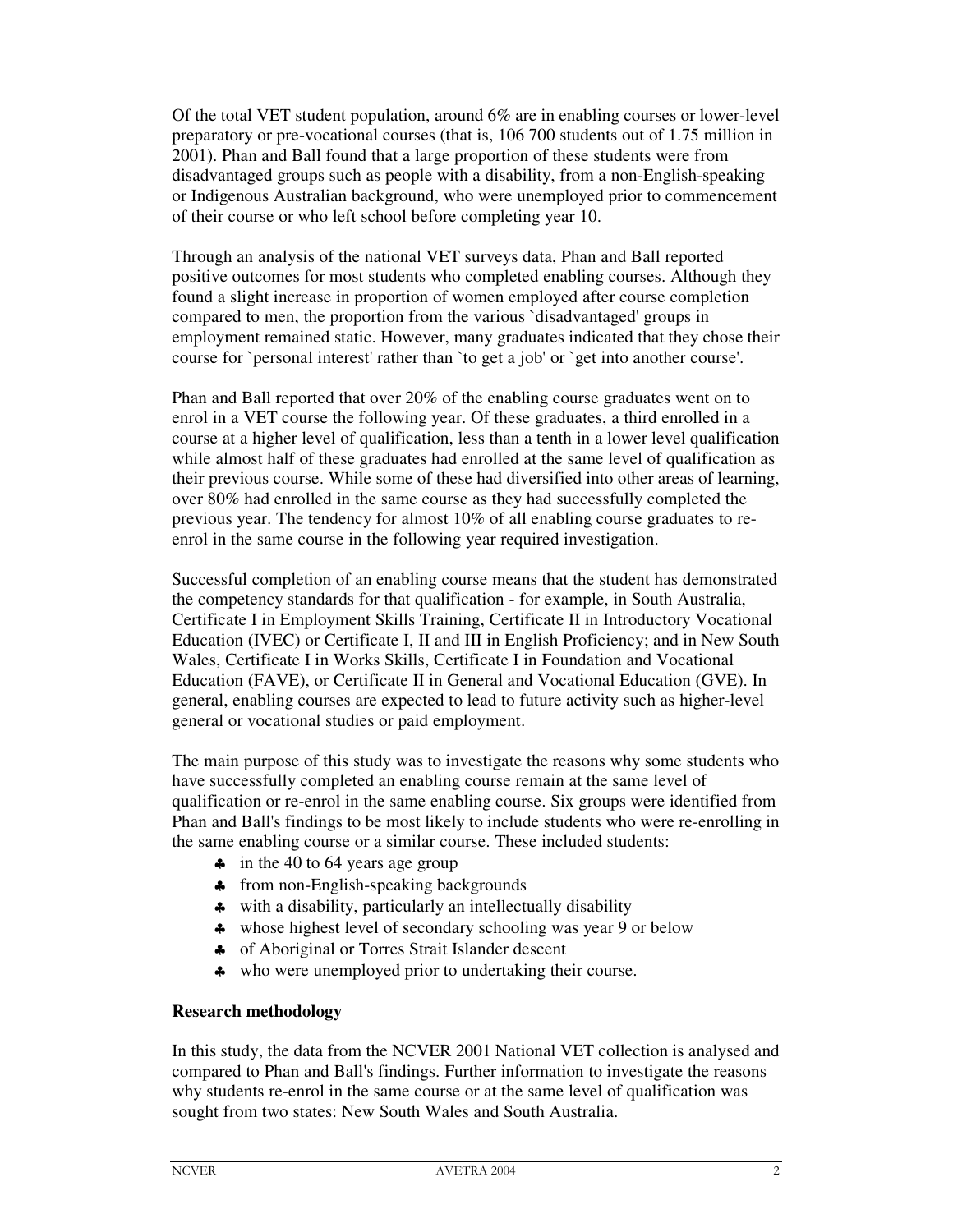VET Access and Equity managers provided referrals to specific TAFE institute program managers. Three sites in metropolitan and rural regions in South Australia and New South Wales were selected to focus specifically on vocational preparation, disability and Aboriginal education. For the case studies, semi-structured interviews were conducted with staff and students at:

- ♣ Torrens Valley Institute of TAFE, South Australia (metropolitan campuses)
- ♣ Onkaparinga Institute of TAFE, South Australia (metropolitan and rural campuses)
- ♣ Djigay Centre of Excellence in Aboriginal Education, TAFE NSW, North Coast Institute, Kempsey campus (regional campus).

## **Literature review**

### *Access and equity in VET*

While the National Strategy for VET (ANTA 1998a) aspires to provide access for everyone and to enable everyone to engage in meaningful work, it recognises that there are equity groups which require specific encouragement to participate in VET. If unable to participate in VET these people risk further marginalisation in our society and long-term dependency on government support.

Traditional target equity groups in VET include:

- ♣ women, especially sub-groups of young mothers and women who are unemployed or from non-English-speaking backgrounds
- ♣ people of Aboriginal or Torres Strait Islander descent
- ♣ people from non-English-speaking backgrounds
- ♣ people with a disability
- ♣ people living in rural and remote areas.

The ANTA paper, `Achieving equity outcomes' (1998b) noted that Indigenous Australians are poorly represented among TAFE graduates and module completers and, in addition, people with a disability are under-represented in VET participation by comparison with their proportion in the population. Consequently, two specific national strategies have been developed and implemented to increase vocational outcomes for these two most disadvantaged groups: *Partners in a learning culture* (ANTA 2000a) and *Bridging pathways* (ANTA 2000b).

The paper, `Achieving equity outcomes', also highlights the role of VET in assisting in the employment preparation and upskilling of people with literacy and numeracy difficulties. It notes the disparity between the literacy skills of employed and unemployed people. A 1996 Australian Bureau of Statistics (ABS) survey revealed that 80% of long-term unemployed have literacy skills considered poor or very poor (Australian Bureau of Statistics, 1997).

A number of researchers (for example, Golding & Volkoff, 1999; Watson et al. 2000) have more recently identified equity sub-groups. These include:

- ♣ people with low socio-economic status within all equity groups
- ♣ people with low-level skills (literacy, numeracy and social)
- ♣ people who left school early (that is, before completing Year 12)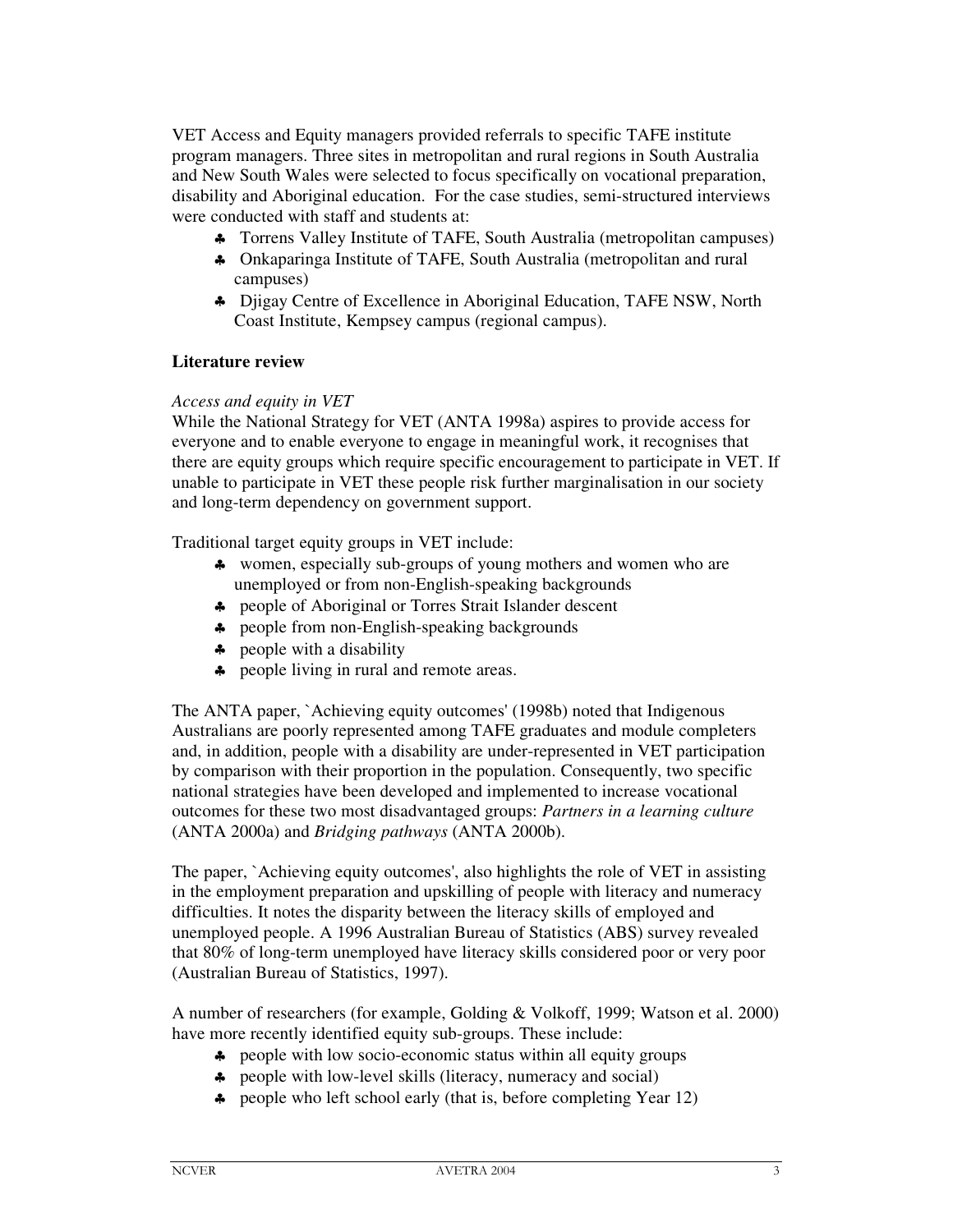- ♣ people who are unemployed, especially the long-term unemployed
- ♣ people in custody
- ♣ displaced mature-aged workers.

### *A wide range of outcomes*

An `outcome' can be described as a practical result of undertaking a course. For example, McIntyre et al. (1996) identifies many outcomes of courses for Indigenous Australian students and listed them as being related to employment, knowledge acquisition, community, and personal and social outcomes.

Saunders et al. (2000) note that VET participation enhances employability for Indigenous Australians. These researchers conclude that `involvement in VET-related learning in itself gives participants satisfaction, a sense of greater control over their lives and can encourage them to seek out new opportunities, enable better informed choices to be made, and to pass on these and other benefits through their interactions with their families and communities.' (p.39)

Recent high unemployment rates for young people and increasing skill demands in most industries have highlighted the importance of providing a smooth transition from school to work for young people. However, for students from the `disadvantaged' groups problems encountered in entering or re-entering the labour market can appear insurmountable. In some cases, basic life skills and social skills are required in addition to literacy, numeracy and other work skills.

# *Linking learning to health benefits*

There is a wide range of other possible outcomes from undertaking an enabling course. Participants in learning activities often report improvement in their health, their ability to cope with health problems or general well-being (Dench & Regan 2000). Aldridge & Lavendar (2000) note from the findings of the National Institute of Adult Continuing Education (England and Wales)—NIACE small-scale survey, 87% of respondents reported benefits to their physical health, while 89% reported positive emotional or mental health benefits. These direct health benefits reflect the greatest general benefits experienced from learning which include increased confidence and self-esteem, new friends and contact with other people, improved relationships with other people, and new employment or voluntary work.

The NIACE survey findings also note that 20% of learners were encouraged to attend adult education opportunities by education staff. This is the key method used by one NIACE project to encourage people to begin to become learners. In this project, `a learning advisor' offers `prescriptions for learning' in three General Practice surgeries. The learning advisor offers educational advice and guidance and creates a link between education providers, primary health care professionals and people who may not have participated in learning since leaving school (Aldridge & Lavendar 2000).

# **Findings and discussion**

*Enabling courses contain a high proportion of students from `disadvantaged' groups* About 6% of the total number of students in public funded VET courses in 2001 were undertaking preparatory or pre-vocational courses, that is, `enabling' courses. There is a higher proportion of the disadvantaged groups in enabling courses than mainstream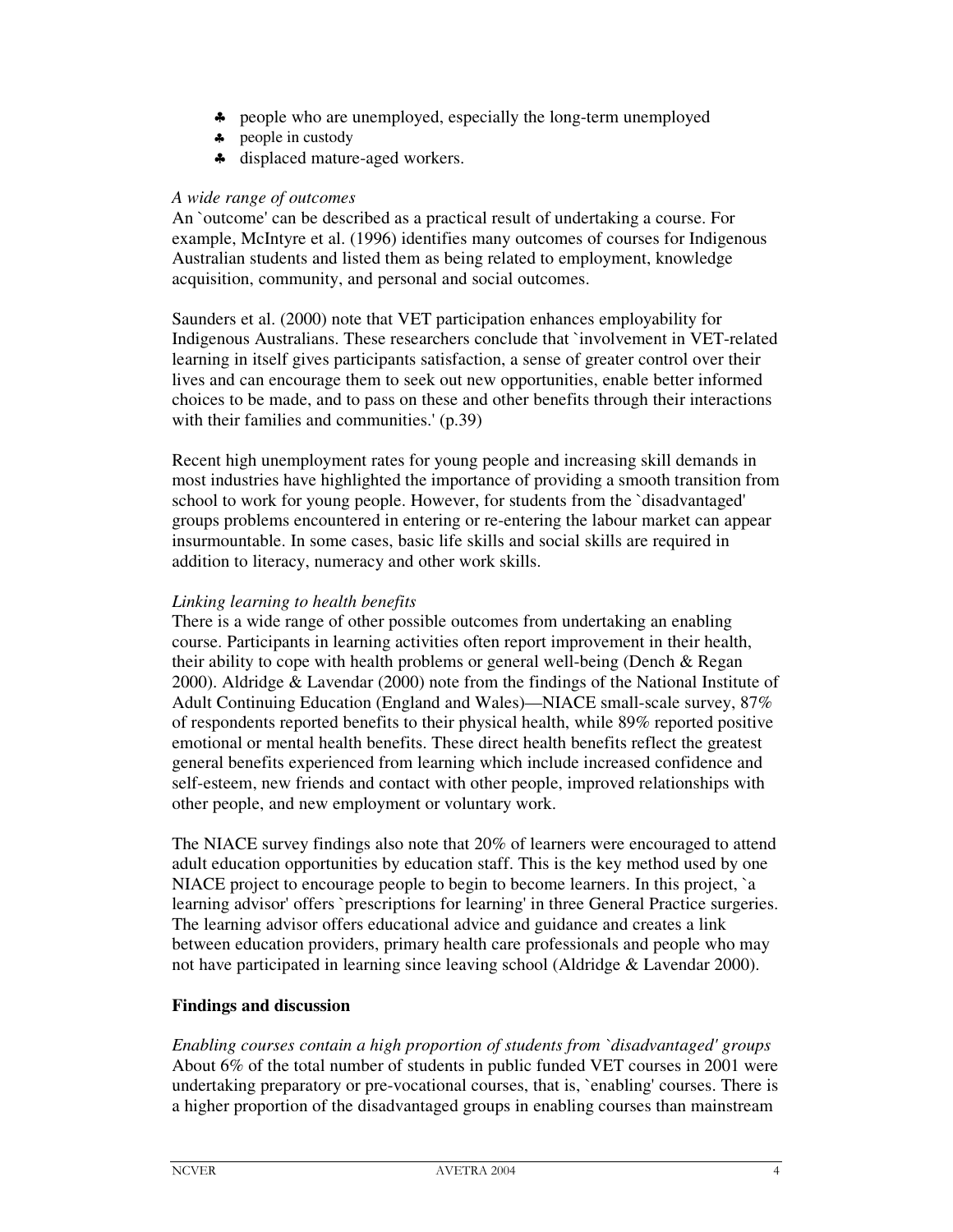VET courses. For example, students who left school before completing year 10 are up to four times more likely to undertake enabling courses than those whose highest school attainment level was beyond year 10. That is, in enabling courses, the proportion of students who left school before completing year 10 is 19.5% compared to 5.6% for those students who had completed year 10.

## *Multiple disadvantaged groups*

There is an even higher proportion of students who belong to more than one `disadvantaged' group in enabling courses than in mainstream VET courses: for example for women, non-English speaking background students or Indigenous Australian students who were also unemployed prior to undertaking their course (see table 1)

### **Table 1: Proportion of disadvantaged groups in enabling courses (%), 2001**

|                                 | Unemployed | All  |  |
|---------------------------------|------------|------|--|
| Females                         | 12.1       | 6.3  |  |
| Non-English-speaking background | 18.2       | 13.6 |  |
| Indigenous Australians          | 21.4       | 18.1 |  |

Source: NCVER 2001 National VET collection

## *Students with a disability*

Those students with an intellectual disability are most likely to be enrolled in an enabling course compared to a mainstream program. As a result of the implementation of the `Bridging pathways' strategy, the focus of enabling courses for students with a disability are on achieving the competencies required for the course. Previously there were recreational programs, particularly for those students with intellectual or multiple disabilities, where the students benefited from the social interactions and the carers obtained respite while the student was at TAFE once a week. These programs have been replaced by, for example, the School to Work Partnership Program for students with a disability at Torrens Valley Institute of TAFE, Gilles Plains campus.

## *Increasing proportion of 15–19 years olds*

The analysis of data from the 2001 National VET collection indicates an increasing proportion of students in the 15–19 years age group in enabling courses (see table 2). Some of these are students leaving school early for personal reasons, including disenchantment with the school system or family problems. Other students may be in special programs, such as students with a disability or programs for teenage mothers.

|  |  |  | Table 2: Proportion of 15-19 years in enabling courses (%), 1998 and 2001 |
|--|--|--|---------------------------------------------------------------------------|
|--|--|--|---------------------------------------------------------------------------|

| ___     | 1998                                                | 2001** |  |
|---------|-----------------------------------------------------|--------|--|
| Females | 18.7                                                | 27.0   |  |
| Males   | 29.4                                                | 38.6   |  |
|         | Course: NOVED 1000 and 0001 Notional VET collection |        |  |

Source: NCVER 1998 and 2001 National VET collection

\*\* Not directly comparable to 1998 figures as it is no longer possible to select data by `stream of study' description when defining `enabling courses'.

#### *Is there a significant problem with students remaining in enabling courses?*

It appears that there is not a significant problem with students remaining in enabling courses, as many of these students had in fact progressed to a more advanced course within the same level of qualification, for example, students moving on from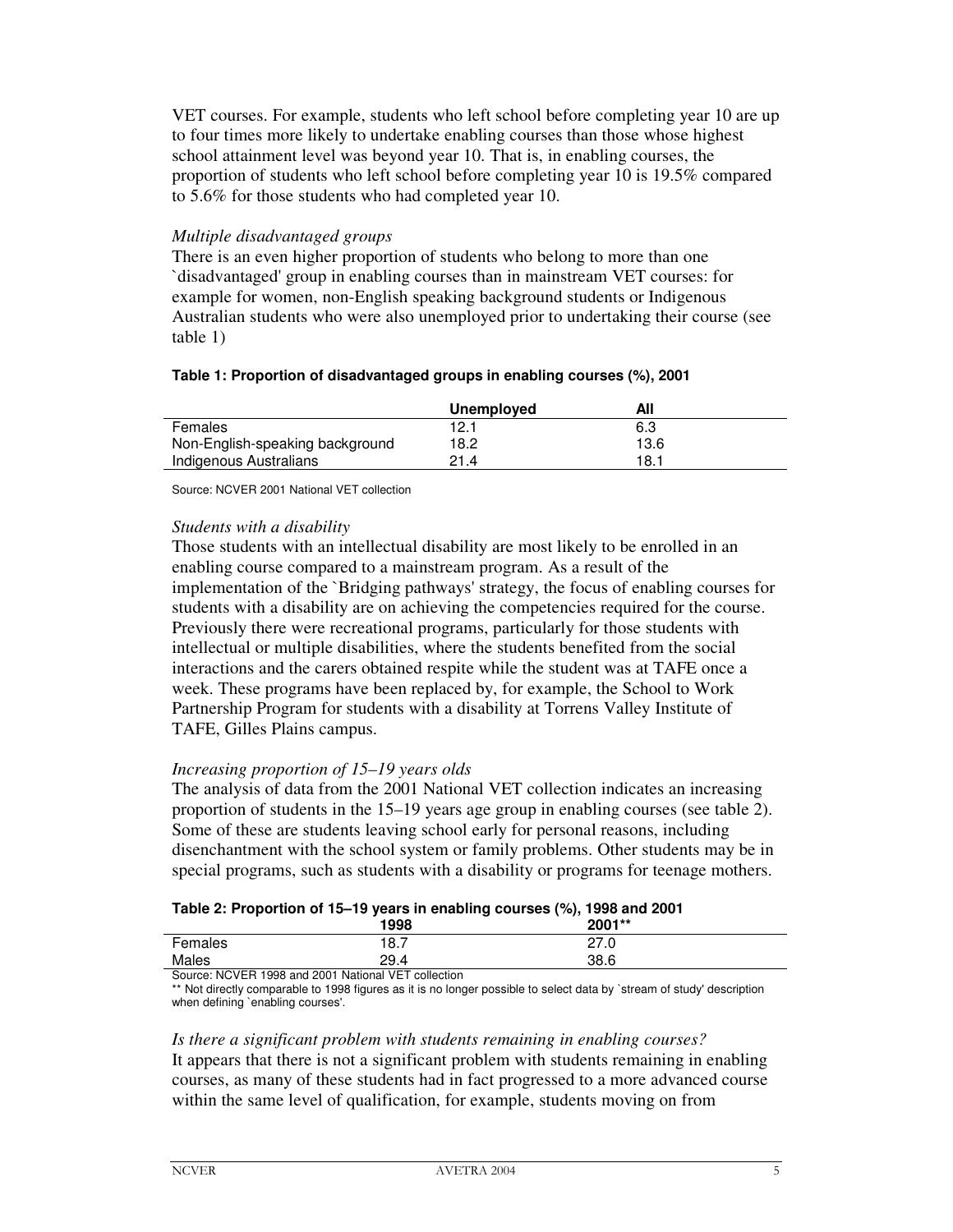Certificate I in Preparatory Education —CPE to Introductory Vocational Education Certificate II—IVEC or a pre-vocational course. Other students had diversified into other areas of learning at the same level of qualification, for example to explore vocational or personal interests such as office skills or information technology.

For example, the staff at the Djigay Centre for Excellence in Aboriginal Education in Kempsey find that allowing the Aboriginal students to undertake Certificate I in Work Skills before entering a certificate II vocational course enables the students more time to adapt to the TAFE learning environment and increases their chances of successfully completing a certificate II or above course. The Certificate I in Work Skills has a focus on skills in literacy and numeracy, giving and getting information, job seeking and work placement. However, a feature of the Certificate I in Work Skills is that electives can be undertaken from higher-level courses in Arts and Media, Tourism, Horticulture, or Aboriginal Studies. This enables students to try different vocational areas and discover what suits them.

The feature at Dijgay is the work-based learning program and there are work-based learning enterprises which include the Wigay Aboriginal Food and Culture Park and the College Café. At the Djigay Centre a particular vocational pathway is determined over time—when the student is ready. The support of staff and fellow students plays a major part in the students' motivation to complete a certificate II or III course.

### *Building self confidence and motivation*

TAFE staff note that often the more important objective of enabling courses is to increase the student's self-esteem, confidence and motivation for further study or employment. In particular, students need to become independent learners who are motivated to succeed by their own goals or perhaps community goals, for example in Aboriginal communities. Most students need the motivation of employment opportunities at the end of their training to continue with further study.

TAFE staff acknowledge that students who have completed an enabling course and are looking for work are encouraged to continue in the same or a similar course in order to maintain their self-confidence and skill levels while seeking work. In addition, there are examples of students who complete an enabling course and then obtain voluntary or paid work. These students may re-enrol in the same course with increased self-esteem and motivation to achieve higher skill levels, especially in literacy and numeracy or English proficiency.

For example, from the Education Manager for Human Services and Aboriginal Education at Onkaparinga Institute of TAFE:

*`In fact, the contract with DEST—the federal government Department of Education, Science and Training, allows students to complete Certificate I in Preparatory Education (CPE) twice. This is because the biggest problem is the confidence factor and the course builds confidence and motivation. For example, `Kenny' was shy with low self-esteem and so struggled to complete CPE. Then, he got a job in a furniture factory and developed confidence. He wanted to come back to do CPE again. He gained more advanced skills from doing the course a second time and also progressed at work. He was given a full-time job.'*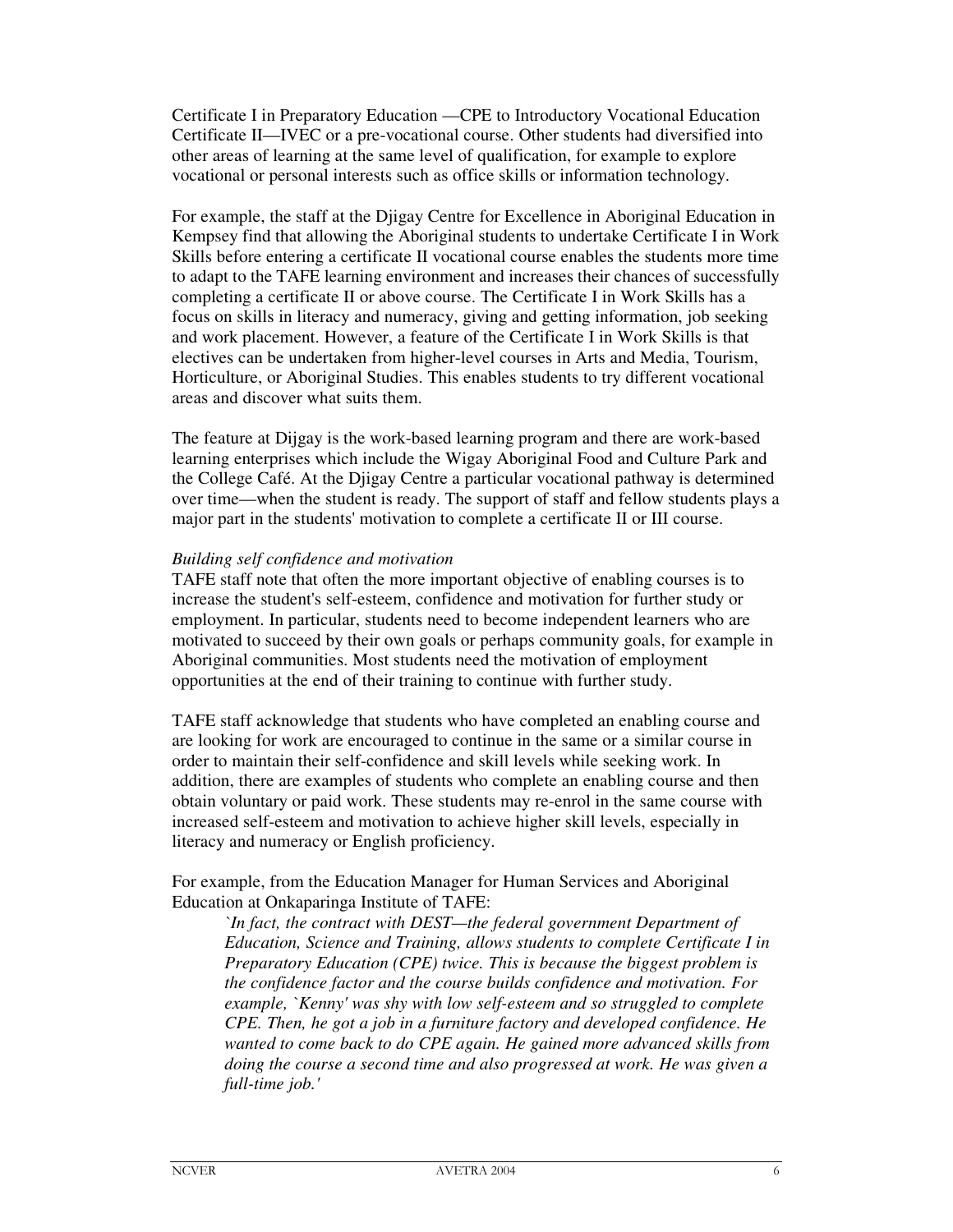## *So, is there a residual group remaining in enabling courses?*

This study found that the return of students to enabling courses was a positive outcome in that these students had increased self-esteem, wanted to retain or improve their skills in the hope that they would obtain employment or gain community, personal and social benefits from further learning.

TAFE staff highlight that for students in vocational preparation courses there are often multiple barriers to learning to overcome to move on from enabling courses. These include low self-esteem, demoralising experiences at school, lack of schooling, immaturity and problems with their finances, health or the legal system. Students who lack self-esteem or maturity take longer to find their area of interest and so may remain longer or try several enabling courses before achieving the self-confidence or motivation to continue with studies for a higher-level qualification. In addition, the increasing number of 15–19 years of age, unemployed people undertaking vocational preparation programs often require other support services including accommodation, rent assistance, suicide prevention, counselling and crisis intervention.

### *Maintaining an engagement with learning*

Some students may re-enrol in the same enabling course or in a course at the same level of qualification because they want to maintain their engagement with learning. These generally comprise students who are unemployed, have a disability, or are from non-English-speaking or Indigenous Australian backgrounds. Other students, especially mature-aged students, may re-enrol to maintain their quality of life through further learning and continued social contacts that are available in training programs. Students have a variety of reasons for re-enrolling in the same or different enabling course, or sometimes in a course at a lower level of qualification. These include:

- ♣ re-visiting prior learning
- ♣ maintaining skills and self-confidence while seeking paid work
- ♣ gaining additional skills and knowledge in new areas of learning
- ♣ maintaining social contacts that are available at TAFE
- ♣ supporting other students' learning.

Some students enrol in enabling courses for personal interest reasons. However, if they experience success this may lead to further studies or paid employment at a later stage. Other benefits of students continuing in enabling courses were also noted. These include:

- ♣ improved lifestyle and health of individuals
- ♣ increased networks for support and a sense of belonging to a community
- ♣ increased community ownership of courses (eg Aboriginal elders attending TAFE)
- ♣ increased mentoring of students by mature-aged students.

The `disadvantaged' groups, especially sub-groups such as early school leavers and long-term unemployed people, need specific strategies to enhance their success in moving on from enabling courses to further study or employment. Six successful strategies identified in this study include increasing motivation of students by:

- ♣ customising the curriculum, and assessment methodologies, to the needs of the students
- ♣ allowing students longer, where necessary, to successfully complete courses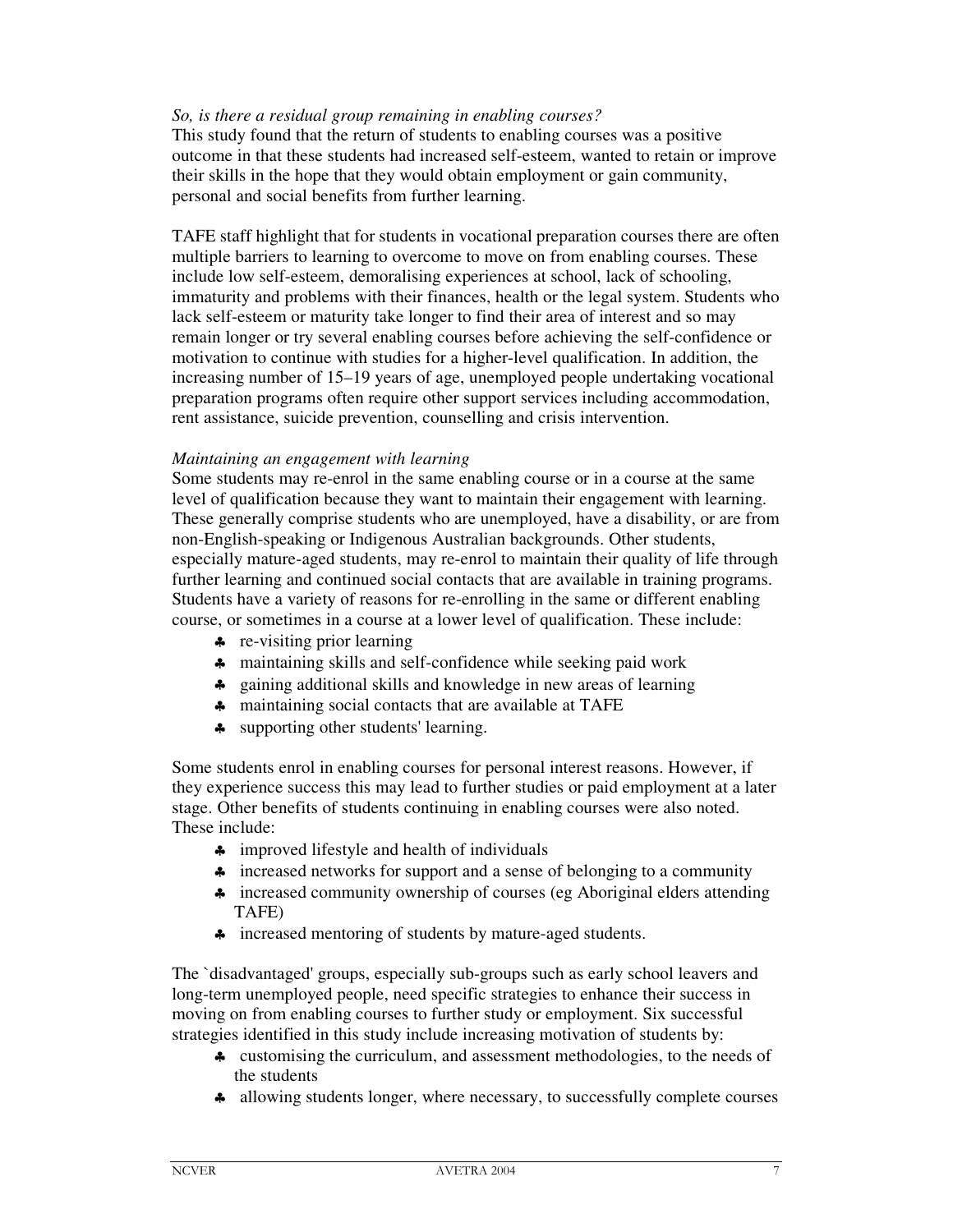- ♣ supporting students with definite pathways to employment
- ♣ providing work experience or work placement as part of the course
- ♣ linking training to employment opportunities or encouraging students to set up small or cooperative business activities to use their skills and create employment opportunities
- ♣ providing mentoring by mature-aged students or supportive staff.

## *Customising curricula and assessment methodologies*

An important strategy for encouraging participation, and successfully moving students on from enabling courses is to increase student motivation by customising the curriculum to suit the location and the needs of students. For example, using projectbased learning in a local community and adapting delivery to the preferred learning styles of students. The study found a preference for oral and practical learning by many of the students in enabling courses.

A variety of assessment methodologies should also be developed for enabling courses to ensure these students have as much opportunity as possible to demonstrate their achievement in the required competencies. For example, Indigenous Australian students may prefer oral assessment to written assessment.

*Allowing students longer, when necessary, to successfully complete courses* Students with low-level literacy and numeracy skills or those with a disability or having left school without completing Year 10, often need time to overcome multiple barriers to learning. They may lack maturity, trust in teachers and self-esteem to believe in their own ability to learn. These students need extra support and time to build confidence, to become independent learners and move on from enabling courses to mainstream VET courses. In these instances, providing longer than the allocated number of hours for an enabling course or allowing students to repeat the same course is usually beneficial.

## *Supporting students with definite pathways to employment*

Students with low-self esteem generally do not know what they want or are able to do, and hence are often unable to set their own long-term goals or to identify a pathway that leads to paid employment. Supported and directed pathways to employment opportunities should be provided for all unemployed students in enabling courses, especially those students between 15 and19 years of age.

Initially, some students may be referred to TAFE by Centrelink or enrolled in enabling courses to access government allowances (for example, Abstudy or Austudy allowances). Often these students do not have access to trusted others, such as parents, for support and guidance in career education. They often rely on lecturers and student services officers for long-term support and guidance with respect to possible further studies and employment opportunities.

Making it possible for students to undertake electives selected from suitable modules from mainstream courses, is one example of helping students to explore further study options. Keeping students in the same class groups in the following year, or scheduling the next level course in consecutive semesters, may also encourage more students to progress to the next level of study.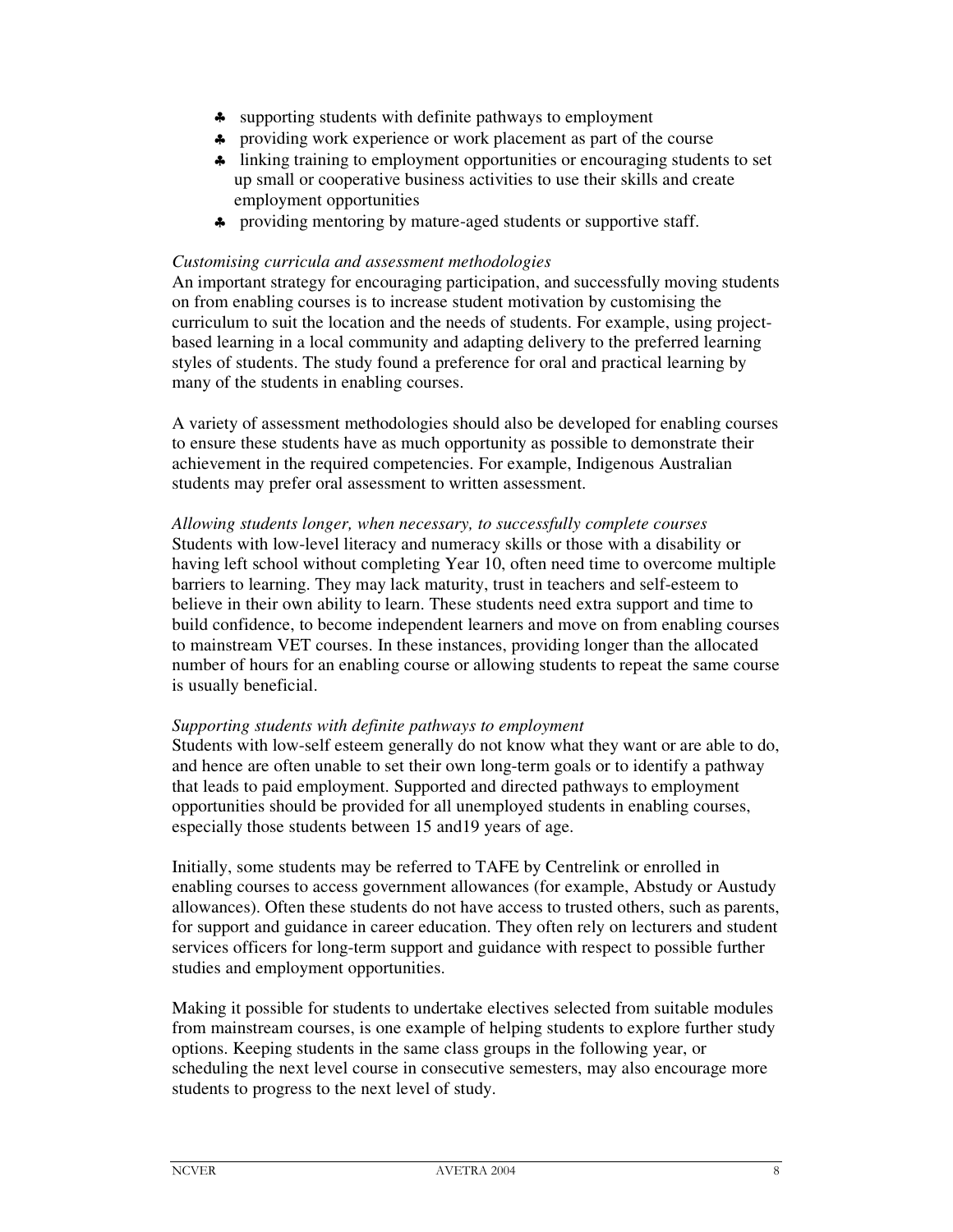## *Providing work experience*

Most students, but particularly those of low socio-economic status or low self-esteem, are motivated by work to encourage them to become independent learners and undertake further study or set their goals. This could include work-based learning projects such as building and maintaining a children's playground for the community. However, a commendable strategy is to include work experience and work placements as part of the enabling course curriculum.

### *Linking training to employment*

The motivation of students for further study is particularly enhanced by linking training to employment opportunities. For example at the Djigay Centre, training was linked to recruitment for new jobs being created by the extension to the Mid-North Correction Centre near Kempsey.

Encouraging students to use their skills and knowledge in a voluntary capacity in the community, campus-based business enterprises, or small or co-operative businesses for the community is another strategy which may help students to move from enabling courses to more advanced mainstream VET programs or paid employment

#### *Providing mentoring*

A primary aim of enabling courses is to increase the students' feelings of self-worth, confidence and motivation for further study. Thus, mature-aged students or staff members mentor new students to provide the long-term support and guidance with respect to possible further studies and employment opportunities. For example, there were 20 Aboriginal part-time and full-time teachers on the staff at Kempsey campus.

## **Conclusion**

The research confirms that a small number of students re-enrol in the same enabling course and others re-enrol at the same level of qualification. However, these outcomes should not be considered negatively as this study concludes that these students are still progressing to a more advanced level of study or exploring a different vocational area. They are gaining further skills and maintaining self-esteem.

This study has shown that there are direct and indirect benefits of students enrolling in the same enabling course. Direct benefits may include increased self-esteem and skills, maintenance of skills and confidence while seeking work, or improved health. Indirect benefits may include maintaining supportive networks through contacts that are available at TAFE, developing personal interest which may lead to part-time or voluntary work, or providing community benefits such as mature-aged students providing role models and encouraging younger people in marginalised groups.

The challenge for VET staff is to engage these disadvantaged people in appropriate education and training to improve their employment prospects and quality of life.

# **References**

ABS (Australian Bureau of Statistics) (1997). *Aspects of literacy: assessed skill needs Australia 1996*. Australian Bureau of Statistics, Canberra